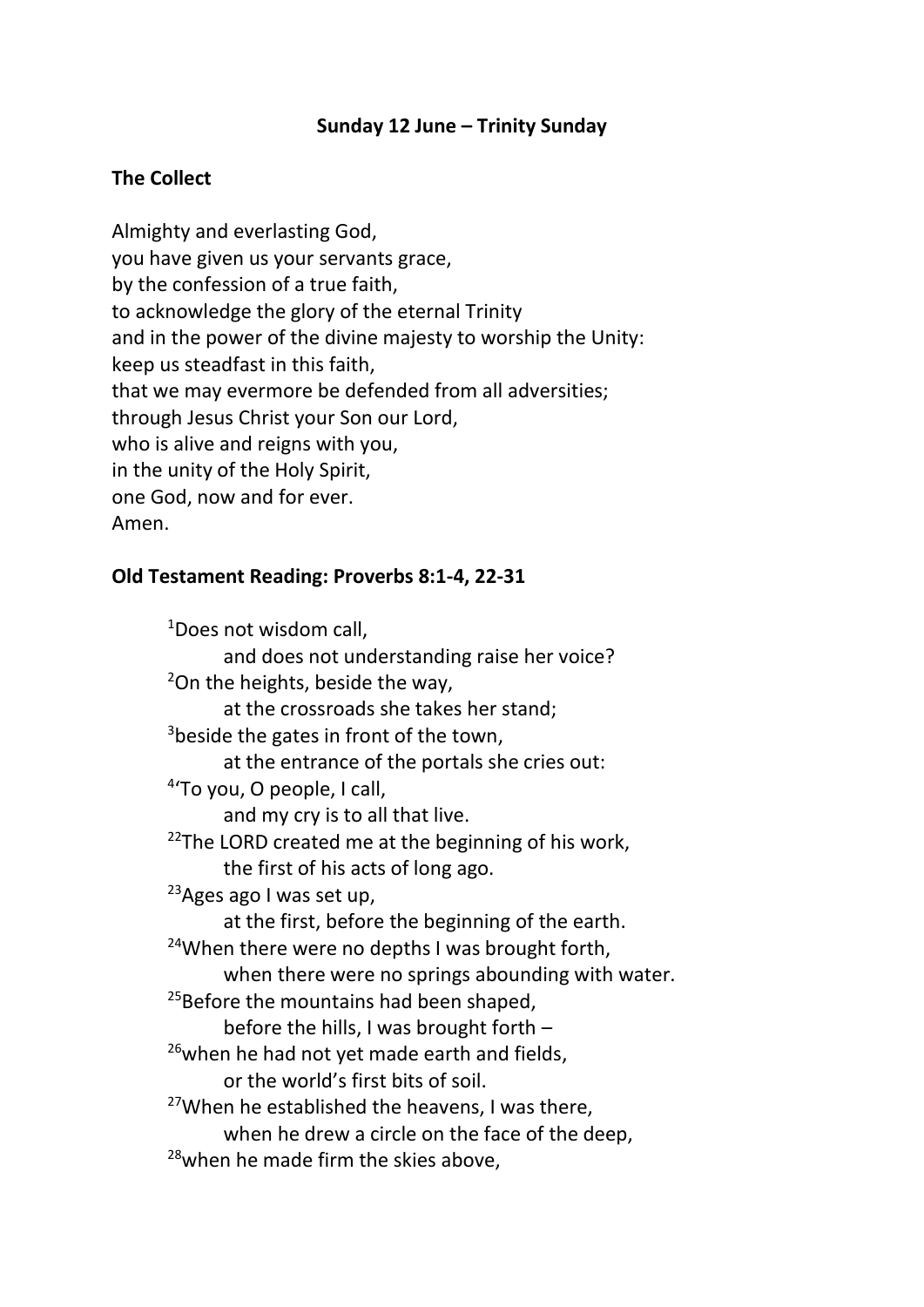when he established the fountains of the deep,  $29$ when he assigned to the sea its limit, so that the waters might not transgress his command, when he marked out the foundations of the earth,  $30$ then I was beside him, like a master worker; and I was daily his delight, rejoicing before him always,  $31$ rejoicing in his inhabited world and delighting in the human race.

#### **Psalm 8**

O Lord our governor, \* how glorious is your name in all the world!

Your majesty above the heavens is praised \* out of the mouths of babes at the breast.

You have founded a stronghold against your foes, \* that you might still the enemy and the avenger.

When I consider your heavens, the work of your fingers, \* the moon and the stars that you have ordained,

What are mortals, that you should be mindful of them; \* mere human beings, that you should seek them out?

You have made them little lower than the angels \* and crown them with glory and honour.

You have given them dominion over the works of your hands \* and put all things under their feet,

All sheep and oxen, \*even the wild beasts of the field,

The birds of the air, the fish of the sea \*and whatsoever moves in the paths of the sea.

O Lord our governor, \* how glorious is your name in all the world!